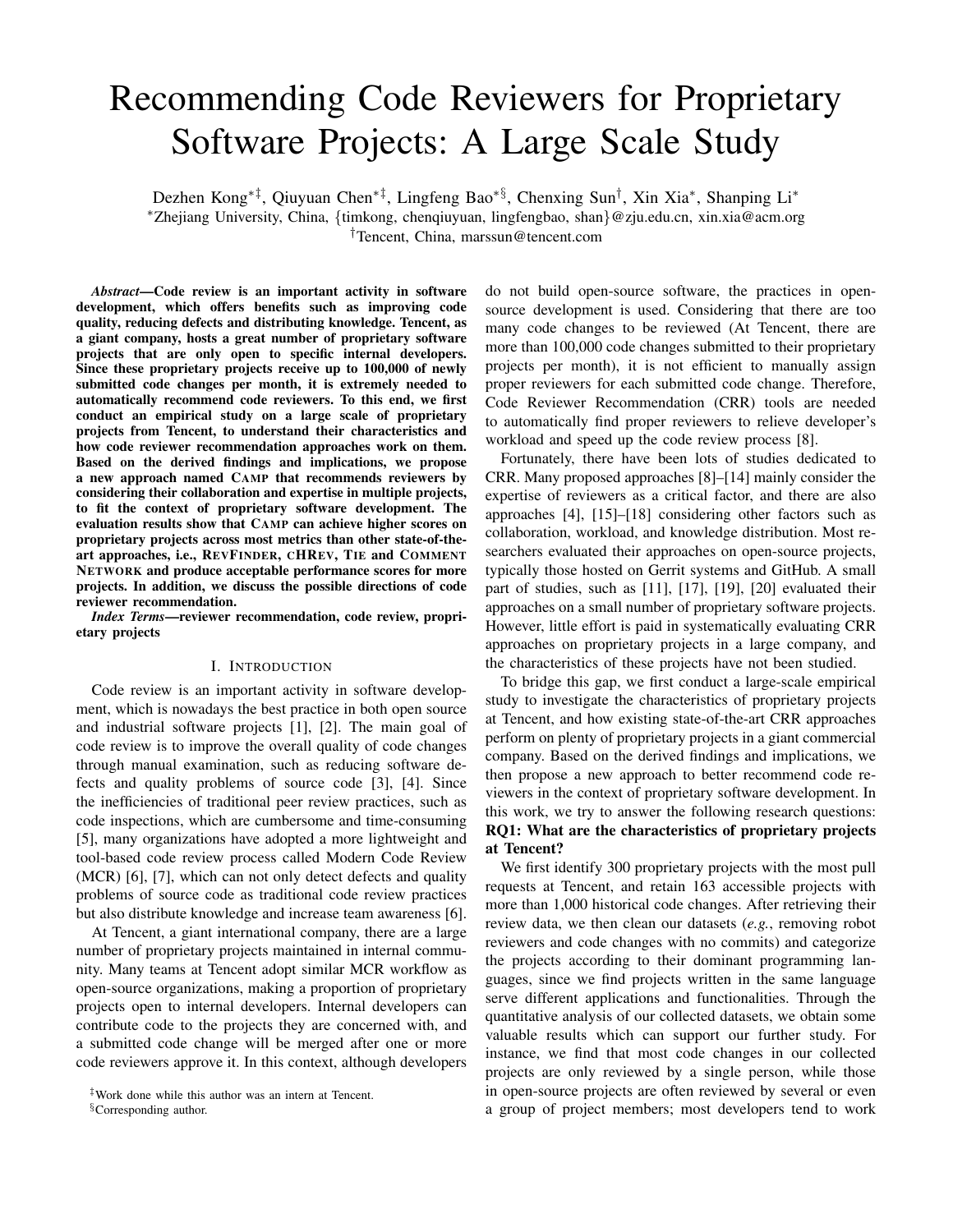with their dominant collaborators and a proportion of projects are reviewed by only several developers. We also notice that 9.6% of the reviewers have worked on multiple projects (contributing or reviewing code).

# RQ2: How do existing approaches perform on proprietary projects?

We evaluate four existing state-of-the-art approaches, *i.e.*, REVFINDER [\[10\]](#page-10-13), TIE [\[8\]](#page-10-5), CHREV [\[11\]](#page-10-9) and COMMENT NET-WORK [\[15\]](#page-10-7) on our collected datasets. The results show that for each approach, performance scores on proprietary projects differ greatly. For example, when COMMENT NETWORK is applied, the mean reciprocal rank (MRR) can range from below 0.3 to nearly 1.0. On most proprietary projects (excluding those written in rare languages), collaboration-based approach COMMENT NETWORK achieves higher scores than other approaches in terms of almost all metrics. COMMENT NETWORK also produces the largest reviewer participation rate for most projects. And TIE, which combines text mining and file path similarity performs better than file location-based approaches REVFINDER and CHREV. We also qualitatively analyze our findings.

# RQ3: Can we propose a new approach to better recommend proper reviewers for proprietary projects?

On the basis of what we acquire in RQ1 and RQ2, *i.e.*, (i) considering the CollAboration as an important factor and (ii) considering developers' Multiple-Project working experience, we propose a new approach that can fit the context of proprietary development named CAMP. Roughly speaking, CAMP recommend reviewers according to developers' collaboration along with expertise on multiple projects. For collaboration, CAMP builds a collaboration network (a directed graph) of all participants in current and relative projects, then divides the network into several communities. To supplement reviewers' expertise, CAMP leverages an identifier splitting algorithm to extract common information from text and file paths of PRs in multiple relative projects. Finally CAMP builds a term list for each candidate reviewer, containing terms in the content of PRs that he/she has participated in. For an incoming PR, CAMP first recommends reviewers who are in the same communities as the author of the PR. If there are not enough reviewers, CAMP then search the whole reviewer list for proper ones measured by the relevance of their expertise.

We then evaluate CAMP on our collected datasets. The results show that on average, our approach outperforms baseline approaches in terms of all metrics we use. CAMP produces acceptable recommendation results for more projects, that is, fewer projects only obtain very low top-5 accuracy. Additionally, CAMP can increase the participation rate and can therefore boost knowledge distribution and team awareness.

In summary, the contributions of our work are two-fold:

1) To the best of our knowledge, we are the first to investigate the characteristics of proprietary projects, and the effectiveness of CRR approaches on them by a largescale empirical study involving 163 projects in total. We derive several findings and implications, which provides directions for our refined approach.

2) We propose a new approach based on our empirical study. The new approach named CAMP outperforms other baseline methods on proprietary projects also with larger reviewer participation rate. And we further discuss the direction for CRR approaches.

The remainder of the paper is organized as follows. Section [II](#page-1-0) provides the background about modern code review and code reviewer recommendation. Section [III](#page-2-0) and [IV](#page-4-0) present our empirical study on proprietary projects at Tencent. Section [V](#page-6-0) exhibits the details and evaluation results of our approach. Section [VI](#page-8-0) discusses advantages and limitations of our approach. Section [VII](#page-9-2) provides related work of recommendation systems and Section [VIII](#page-9-3) concludes the paper.

## II. BACKGROUND

## <span id="page-1-0"></span>*A. Modern Code Review Practice*

We briefly describe the workflow of MCR at Tencent, which is similar to that on open source platform such as GitHub. First, a developer *forks* the main repository, and makes some code changes to the forked repository. Then he/she can open a *pull request* to ask for adoption of code changes. Other developers, so-called *reviewers*, will be invited to review code changes automatically or manually and they can give some comments. Some privileged reviewers can approve or reject code changes. Notice that reviewers may also be robots, which do some automated tasks like continuous integration (CI) and sanity check. The approved code changes will be merged into the main repository.

Most development teams at Tencent adopt MCR. To determine code reviewers, developers maintain owner lists and necessary reviewer lists in configuration files of projects, containing developers responsible for reviewing code changes. However, on the one hand, it costs a lot of time and effort to maintain configuration files. On the other hand, developers in maintained lists just have the privilege to manage code repositories (*e.g.*, submitting code changes), but not certainly the proper reviewers. To this end, applying CRR algorithms to proprietary projects is a possible way to improve code review practice.

# *B. Code Reviewer Recommendation Approaches*

There have been a lot of work related to CRR, which can be possibly implemented on proprietary projects. A lot of approaches are expertise-based. Thongtanunam *et al.* proposed REVFINDER [\[10\]](#page-10-13) to automatically recommend reviewers by leveraging the similarity of changed files between reviews. Reviewers who have participated in PRs that are similar to the incoming code change in terms of file paths are probably to be recommended. Xia *et al.* [\[8\]](#page-10-5) proposed TIE, integrating file location-based approach and text mining approach to improve the performance of REVFINDER. Ouni *et al.* introduced a search-based approach REVREC [\[12\]](#page-10-14), to find proper reviewers based on their expertise and collaboration in past reviews. Rahman *et al.* [\[13\]](#page-10-15) recommend reviewers considering not only the relevant cross-project work history, but but also the experience of a developer in certain specialized technologies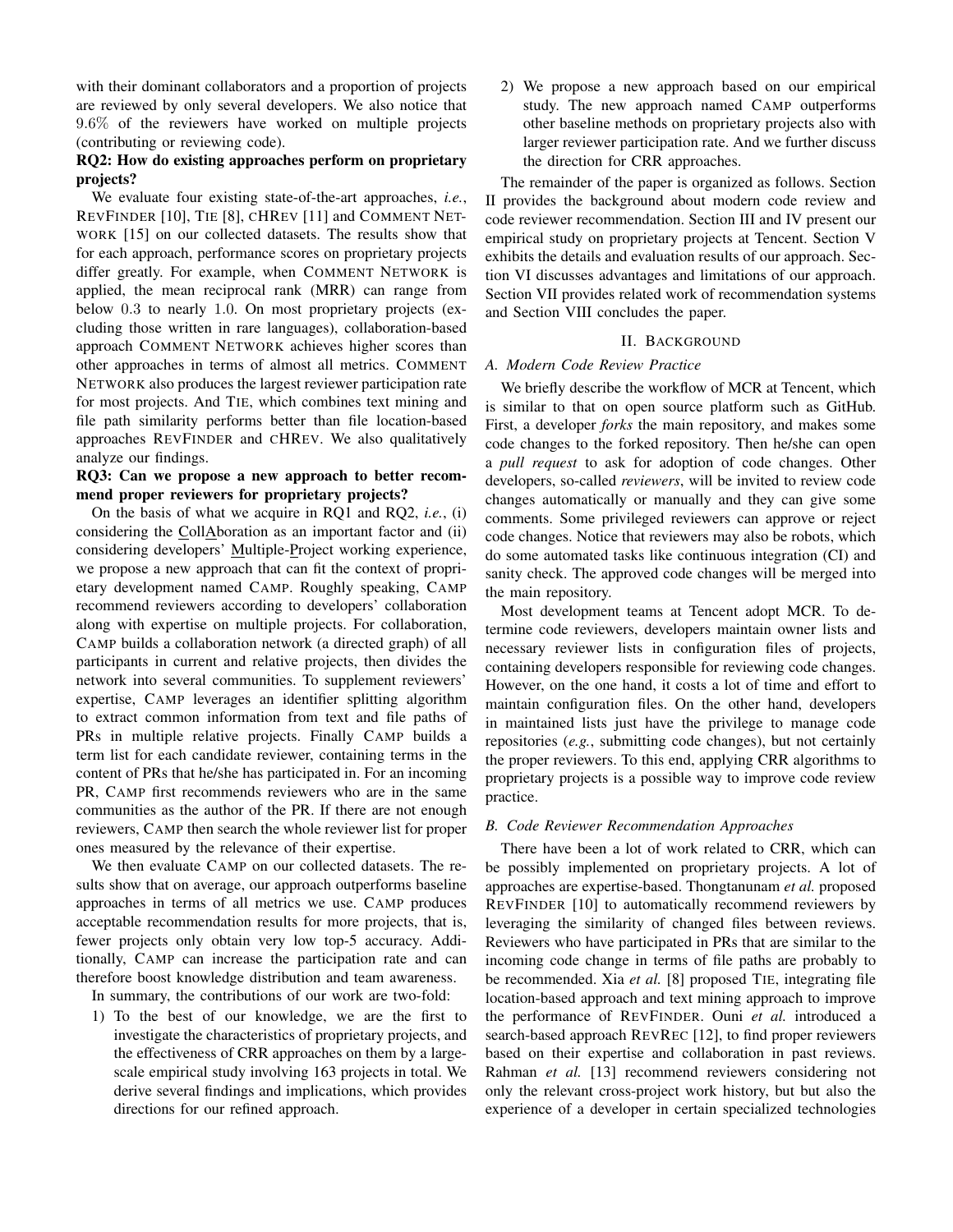associated with a pull request. Zanjani *et al.* proposed CHREV [\[11\]](#page-10-9) that measures a reviewer's expertise by his/her review history.

As for approaches not only considering expertise, Yu *et al.* proposed an approach named COMMENT NETWORK [\[15\]](#page-10-7), which leverages social relations between contributors and reviewers to build a collaboration network, achieving similar performance as traditional approaches. Al-Zubaidi *et al.* proposed WLRREC [\[4\]](#page-10-1), which aims at maximizing the chance of participating in a code review and minimizing the imbalance of the review workload distribution by using metaheuristic algorithm. Rebai *et al.* formulated CRR as a multiobjective search problem to balance the conflicting objectives of expertise, availability, and history of collaborations [\[21\]](#page-10-16). Mirsaeedi *et al.* proposed CARROT [\[19\]](#page-10-11) to mitigate turnover in the development process, which can balance expertise, workload, and knowledge distribution.

#### <span id="page-2-0"></span>III. ANSWER RQ1: DATA RETRIEVAL AND ANALYSIS

In this section, we present our empirical study on the review data collected from Tencent. We aim at finding the characters of pull requests and how developers participate in code review activities. The derived findings can provide supports for further study.

# *A. Data Collection*

At Tencent, there are a great number of proprietary projects that are open to internal developers, and these projects desire for the functionality of code reviewer recommendation. We first identify 300 projects with the most PRs, and remove those whose repositories do not exist and those without documentation websites. We then retain 163 projects containing more than 1,000 historical code changes from October 2018 to July 2021.

We group the collected projects based on the primary programming language they are written in. We determine the primary programming language of a project by the most source code files written in it. Since TypeScript extends JavaScript by adding types to the language, we regard TypeScript projects as JavaScript projects. For projects that do not contain source code, typically those only storing static datasets or written in rare languages at Tencent (*e.g.*, PHP, Dart and C#), we group them into *Others* and do not use them in our further discussion.

Table [I](#page-3-0) presents the projects used in our study. JavaScript and Java projects make great proportions (29% and 23% respectively). By the way, most of the JavaScript projects are frontend web applications, and most of the Java projects are Android applications. Table [I](#page-3-0) also exhibits mean and standard deviation of some properties of selected projects, including the number of contributors ( $#Contrib$ , the number of reviewers  $(\#Rev)$  and the number of PR  $(\# PR)$ .

We retain the following properties for each PR:

- 1) *Review ID*. A unique integer or string.
- 2) *Created time*. The time when the review was created.
- 3) *Author or committer*. The author or committer of the review.
- 4) *Changed files*. Changed files in related commits.
- 5) *Textual content*. Description and commit messages of a PR.
- 6) *Reviewers*. Actual reviewers of the PR.

We remove PRs which are not in *merged* or *abandoned* state, since *open* changes may not be fully reviewed and get eventual results. Additionally, Among the obtained pull requests, we remove robot participants (typically those developers whose names end with bot) and those reviewers in *pending* state. We also remove those PRs with no reviewer or changed files. Finally, we sort reviews for each project in chronological of their created time.

## *B. Pull Requests in Proprietary Projects*

Since the high complexity of textual content of PRs, we first concern the number of reviewers and changed files in a PR. We define the following two properties applied to a project:

1)  $\#Rev_{pr}$ : Mean count of reviewers in a PR, which can be computed as:

#Revpr(P) = <sup>1</sup> |P| X pr∈P ReviewerCount(pr) (1)

2)  $#Files_{pr}$ : Mean count of changed files in a PR, which can be computed as:

$$
\#Files_{pr}(P) = \frac{1}{|P|} \sum_{pr \in P} FileCount(pr)
$$
 (2)

where  $P$  is a project, and  $|\cdot|$  is the number of PRs in a project.

We first compute  $\#Rev_{pr}$  for each project. Table [II](#page-3-1) shows the distribution of  $\#Rev_{pr}$  for each programming language. Medians of  $\#Rev_p r$  is near 1.0, indicating that in most projects, code changes are just reviewed by one person on average, while by two or more developers in a small proportion of projects. This probably results from the review policy at Tencent: *a code change can be merged if one necessary reviewer approves it*. Here *necessary reviewers* are mainly designated by the configuration files of a project.

Compared with Tencent, the situation in other commercial companies is different. Rigby *et al.* [\[22\]](#page-10-17) has reported that in AMD, the median number of each review is 2, and this value is 3 or 4 in some projects of Microsoft. On the other hand, in open-source projects, developers can participate in reviews they are interested in. For example, on OpenStack<sup>[1](#page-2-1)</sup>, a code change is reviewed by over three reviewers on average, and up to 40.

Finding 1. On most proprietary projects at Tencent, code changes are reviewed by only one developer on average.

We then count the distribution of  $\#Files_{pr}$ , and the result is presented in Table [III.](#page-3-2) All groups' median  $\#Files_{nr}$  values

<span id="page-2-1"></span><sup>&</sup>lt;sup>1</sup>We retrieve code review data between August 2020 and January 2021 from <https://review.opendev.org> using Gerrit REST API.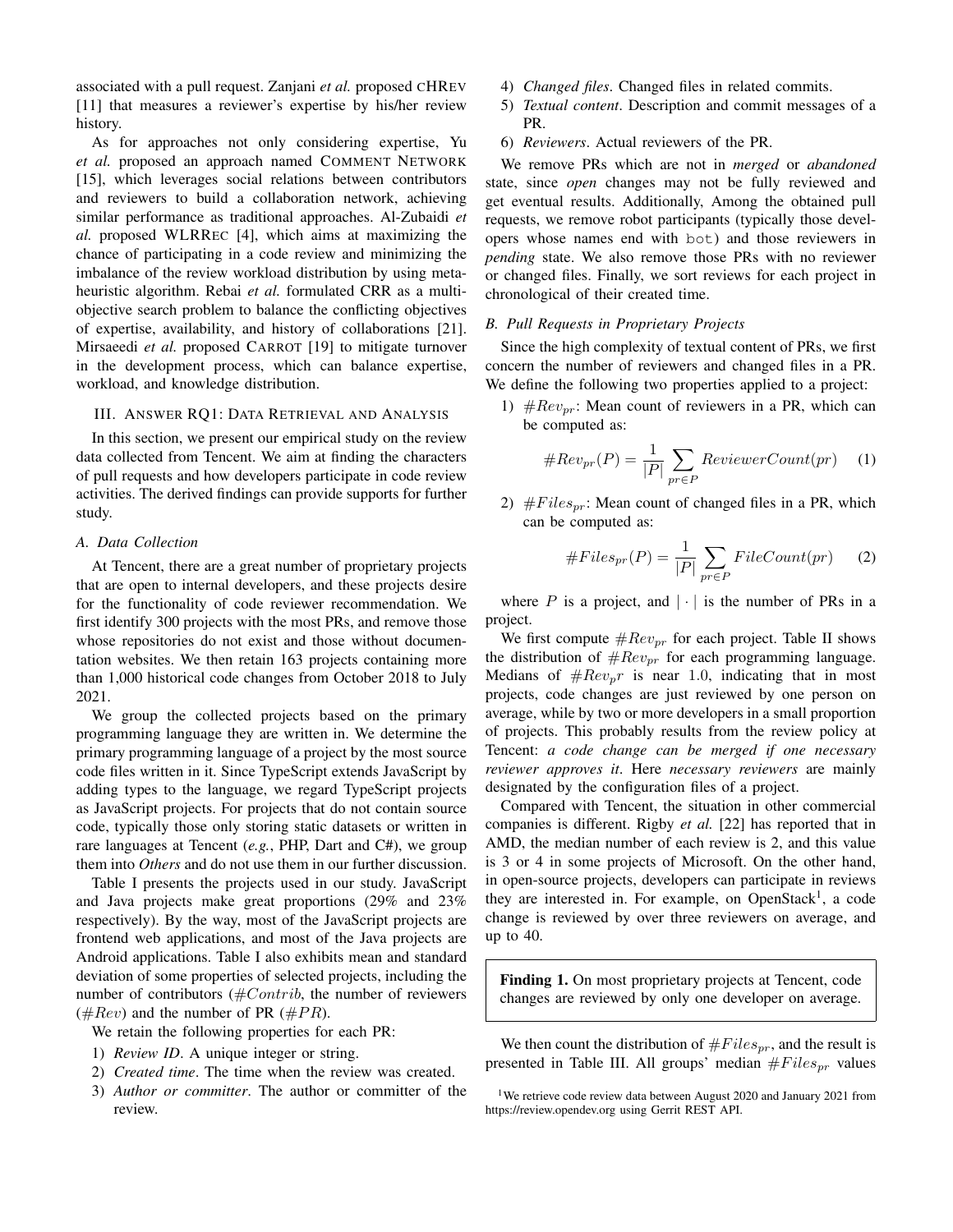TABLE I DETAILS OF PROPRIETARY PROJECTS USED IN OUR STUDY, GROUPED BY LANGUAGE.

<span id="page-3-0"></span>

| Language           | # Project | $\#Contrib$ (mean $\pm$ std) | $#Rev$ (mean $\pm$ std) | $\#PR$ (mean $\pm$ std) |
|--------------------|-----------|------------------------------|-------------------------|-------------------------|
| JavaScript (JS)    | 48        | $27.0 + 21.8$                | $34.0 + 24.6$           | $1993.8 + 1411.3$       |
| Java               | 38        | $33.0 \pm 36.8$              | $41.7 + 35.4$           | $2998.7 + 4620.2$       |
| $C++$              | 19        | $43.5 + 42.5$                | $52.5 + 41.9$           | $1819.2 + 1149.7$       |
| Python $(Py)$      |           | $28.8 + 29.0$                | $39.5 + 44.8$           | $1306.0 \pm 130.2$      |
| Go                 | 19        | $40.0 \pm 35.7$              | $40.3 + 36.8$           | $2359.8 \pm 1300.9$     |
| Objective- $C(OC)$ | 17        | $34.8 + 46.7$                | $40.8 + 44.3$           | $4099.1 + 7267.7$       |
| <b>Others</b>      | 13        |                              |                         |                         |

#Contrib, #Rev and #PR stands for the number of contributors, reviewers and PRs, respectively.

<span id="page-3-1"></span>TABLE II STATISTICS OF  $\#Rev_{pr}$  (Projects are Group by Language).

| Language         | mean | std  | min  | median | max  |
|------------------|------|------|------|--------|------|
| JavaScript (JS)  | 1.22 | 0.34 | 1.00 | 1.02   | 2.29 |
| Java             | 1.10 | 0.19 | 1.00 | 1.02   | 1.81 |
| $C++$            | 1.15 | 0.28 | 1.00 | 1.02   | 2.03 |
| Python (Py)      | 1.04 | 0.09 | 1.00 | 1.00   | 1.30 |
| Go               | 1.35 | 0.43 | 1.00 | 1.06   | 2.07 |
| Objective-C (OC) | 1.12 | 0.20 | 1.01 | 1.04   | 1.82 |

<span id="page-3-2"></span>TABLE III STATISTICS OF  $\#Files_{pr}$  (PROJECTS ARE GROUPED BY LANGUAGE).

| Language         | mean  | std  | min  | median | max   |
|------------------|-------|------|------|--------|-------|
| JavaScript (JS)  | 9.36  | 4.65 | 3.56 | 7.91   | 29.07 |
| Java             | 12.41 | 5.39 | 1.73 | 11.84  | 24.40 |
| $C++$            | 11.52 | 7.27 | 2.89 | 10.75  | 28.26 |
| Python $(Py)$    | 6.54  | 3.38 | 1.60 | 5.14   | 13.15 |
| Go               | 10.79 | 7.51 | 4.11 | 7.90   | 37.32 |
| Objective-C (OC) | 14.66 | 6.67 | 5.72 | 14.66  | 31.21 |

are below 15, which means that only few files are changed in most pull requests. However, among all code changes, 2% contain more than 100 files and are difficult for reviewers to inspect. The largest number of contained files is above 2,000. Some PRs with more than 500 but less than 1,000 files are not very complex in fact (*e.g.*, changing a class name that affects many files with reference to it). Anyway, it is burden for some CRR approaches to deal with these huge PRs.

Finding 2. Most code changes do not contain too many files, but a small proportion contain a large number of files.

### *C. Reviewer Participation in Proprietary Projects*

For characteristics of reviewer participation, we first investigate the diversity of reviewers in a project. We measure the diversity of reviewers  $(DoR)$  for each project using Shannon's entropy [\[23\]](#page-10-18), which can be computed as follows:

$$
DoR(P) = -\sum_{s \in rc(P)} p(s) \cdot \ln p(s)
$$
 (3)

where P is the target project,  $rc(\cdot)$  denotes the collection of existing reviewer combinations of P, and  $p(\cdot)$  stands for probability of a reviewer combination. For example, if 5% of the code changes in  $P$  are co-reviewed by  $A$  and  $B$ , and  $4\%$ are reviewed by A only, then  $p({A, B})$  and  $p({A})$  are 0.05 and 0.04, respectively.

We discover that on each group,  $DoR$  values vary from project to project. In our datasets, several projects are reviewed just by one or two developers, therefore their  $DoR$  values are relatively small (often less than 1.0). We also look into a proportion of projects (30%) whose  $DoR$  values are below 2.0 (30%) and found that those projects usually have dominant reviewers, *i.e.*, reviewed by several participants in turn. Except these dominant ones, others usually just review a small part of code changes.

Finding 3. A proportion of projects have dominant reviewers, while other projects engage diverse reviewers.

Since many projects are written in the same language or maintained by the same team, it is interesting to investigate whether they share developers. Among 3,967 human reviewers in all internal projects, 382 have participated in over two projects, and 98 have participated in over four projects. We also find that many of those developers participate in a group of projects. For example, developers  $D_1$ ,  $D_2$  and  $D_3$  all contribute code or review others' code changes in  $P_1$ ,  $P_2$ and  $P_3$ , we say that  $\{P_1, P_2, P_3\}$  are a group of frequently appearing projects. We leverage Apriori algorithm [\[24\]](#page-10-19) to generate frequently appearing projects, finally resulting in 13 groups of projects (involving 98 projects in total) that share common participants.

Finding 4. Nearly 10% of the reviewers have worked in multiple projects.

Since we have observed that some developers tend to review certain colleagues' code changes, or submit code changes that are often reviewed by specific colleagues, we use *dominant collaborator* to describe the phenomenon: if a developer  $D_a$ has reviewed more than half of the code changes contributed by developer  $D_b$ , then  $D_a$  is  $D_b$ 's *dominant collaborator*, and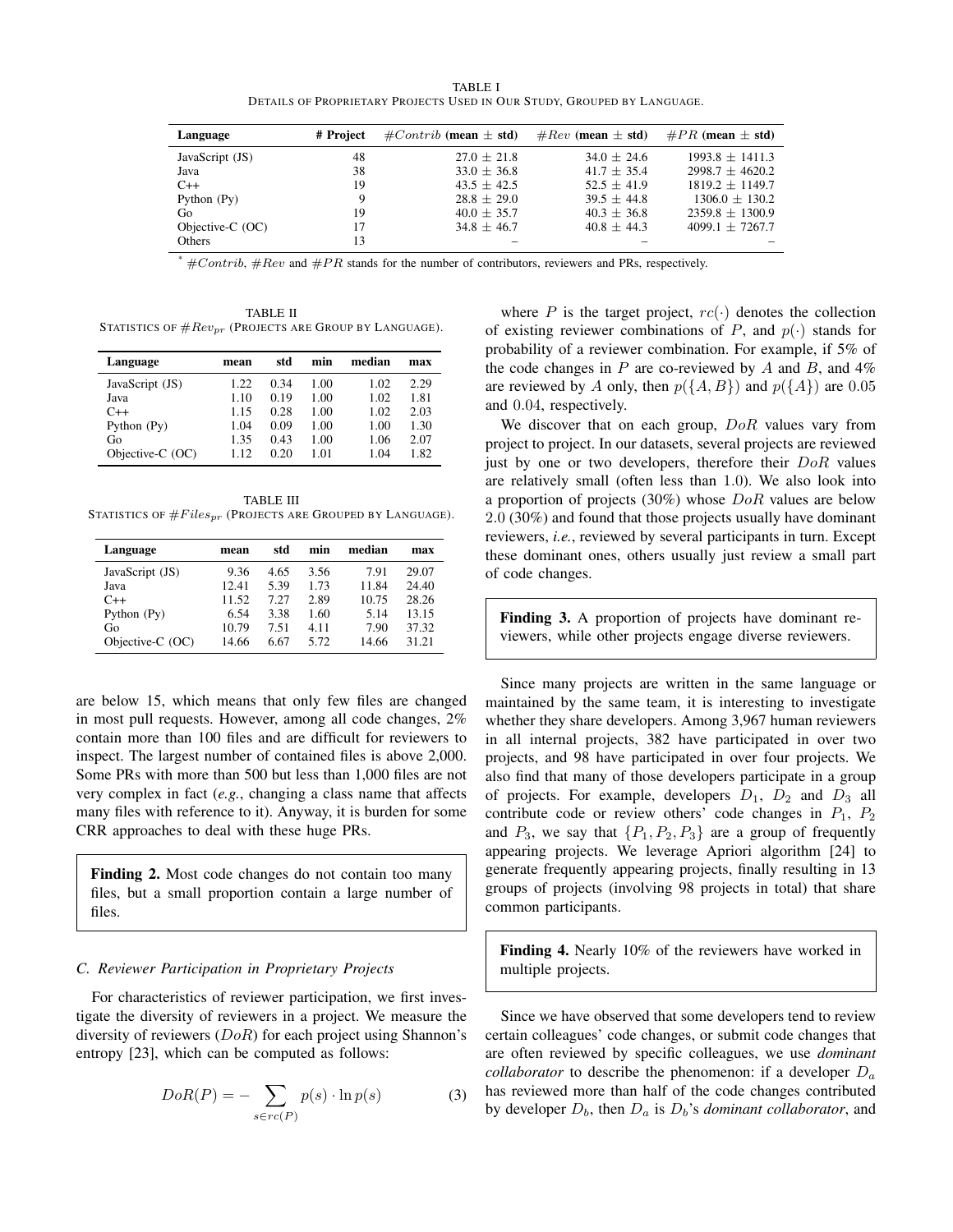vice versa. We compute the proportion of developers with dominant collaborators (*DDC*) for each project. The result is that over 50% of the total developers in our collected projects are *DDC*. Here we only count the developers who have contributed or reviewed more than 10 code changes.

Finding 5. Over half of the developers have dominant collaborators. Developers tend to invite others they are familiar with to review code changes.

# <span id="page-4-0"></span>IV. ANSWER RQ2: EVALUATING CRR APPROACHES

In this section, we mainly concern whether existing approaches can perform well on proprietary projects, and how differently the existing approaches perform along with the reasons behind.

## *A. Evaluation Metrics*

To evaluate existing methods on collected projects, we use four metrics widely adopted by recommendation system community, *i.e.*, top-k accuracy, MRR, precision and recall. Compared with our work, studies [\[8\]](#page-10-5), [\[10\]](#page-10-13) only consider topk accuracy and MRR as performance metrics, while other studies such as [\[4\]](#page-10-1), [\[11\]](#page-10-9), [\[15\]](#page-10-7) use precision and recall. These evaluation metrics are described as follows.

Top-k accuracy is the percentage of reviews where their ground truth code reviewers are ranked in the top  $k$  positions in the returned ranked list of reviewers. It can be calculated as follows:

$$
Top-k \ Accuracy = \frac{1}{|S_{pr}|} \sum_{pr \in S_{pr}} isRecommend(pr, k) \quad (4)
$$

where  $S_{pr}$  is PRs in testing set,  $isRecommend(pr, k)$  denotes whether there exists a correct reviewer for PR  $pr$  in the first  $k$  positions of the recommendation list.

Mean Reciprocal Rank (MRR) [\[25\]](#page-10-20) is a popular metric used in information retrieval and recommendation system. Given a recommendation result for a PR, its reciprocal rank (RR) is the multiplicative inverse of the rank of the first correctly-recommended reviewer in a recommendation list. MRR can be computed as follows:

$$
MRR = \frac{1}{|S_{pr}|} \sum_{pr \in S_{pr}} \frac{1}{rank(pr)} \tag{5}
$$

where  $S_{pr}$  is PRs in testing set,  $rank(pr)$  is the rank of the first correctly recommended code reviewer in the ranked list for  $pr$ .

Mean Precision (MP). Here *precision* is the fraction of recommended reviewers that are correct for a code change, which can be computed as follows:

$$
precision@k = \frac{1}{|S_{pr}|} \sum_{pr \in S_{pr}} \frac{|Actual(pr) \cap Recomm(pr, k)|}{k}
$$
\n(6)

Mean precision averages such measures for all pull requests in the testing set. In the equation above,  $S_{pr}$  is PRs for testing,  $Actual(pr)$  is the actual reviewers of the PR pr, and  $Recomm(pr, k)$  denotes the first k reviewers in the recommendation list of pr.

Mean Recall (MR). Here *recall* is the fraction of groundtruth reviewers that are correctly recommended, which can be calculated as follows:

$$
recall@k = \frac{1}{|S_{pr}|} \sum_{pr \in S_{pr}} \frac{|Actual(pr) \cap Recomm(pr, k)|}{|Actual(pr)|}
$$
\n
$$
(7)
$$

Mean recall (MR) averages such measures for all pull requests in the testing set. In the equation above,  $S_{pr}$  is PRs for testing,  $Actual(pr)$  is the actual reviewers of the PR pr, and  $Recomm(pr, k)$  denotes the first k reviewers in the recommendation list of pr.

## <span id="page-4-1"></span>*B. Baseline Approaches*

To answer RQ2, we evaluate four CRR approaches, *i.e.*, REVFINDER, CHREV, TIE, and COMMENT NETWORK on our collected projects. Four approaches are presented as follows.

REVFINDER [\[10\]](#page-10-13) is a file location-based approach that recommends reviewers by leveraging the similarity of file paths. For an incoming pull request, developers who have reviewed many files similar to those in the pull request are probably to be recommended.

CHREV [\[11\]](#page-10-9) is also a file location-based approach, which considers reviewers' experience and working time on specific files. CHREV outperforms REVFINDER on many open-source projects.

TIE [\[8\]](#page-10-5) combines the file location-based model and text mining model together, and is proved to be one of the most promising CRR approaches, that is, can achieve acceptable performance on all evaluated open-source projects [\[26\]](#page-10-21).

COMMENT NETWORK [\[15\]](#page-10-7) is completely a collaborationbased approach that recommends reviewers only considering their collaboration relationship. For a new PR, developers who always review the author's code changes or are the dominant participants of the project are tend to be recommended.

We do not evaluate other approaches that are not expertisebased in our experiments, including workload-aware approach WLRREC [\[4\]](#page-10-1) and context-aware approach CARROT [\[19\]](#page-10-11). The main reason is that these approaches need additional context information, which is somehow difficult to acquire at Tencent, *e.g.*, review workload of each developer (a developer may participate in many development tasks) and the background knowledge of proprietary projects, even though the information may be useful in recommending reviewers.

#### *C. Effectiveness of Existing Approaches*

We evaluate four CRR approaches described above on our collected projects. Due to space limitation, we only exhibit the average of the top-k accuracy, mean precision, and mean recall for each approach in Figure [1.](#page-5-0) Since MRR and top-5 accuracy are more concerned at Tencent (five candidates are provided when the submitter of a code change tries to select reviewers), we also exhibit the distribution of MRR and top-5 accuracy of each group in Figure [2](#page-5-1) and [3,](#page-5-2) respectively.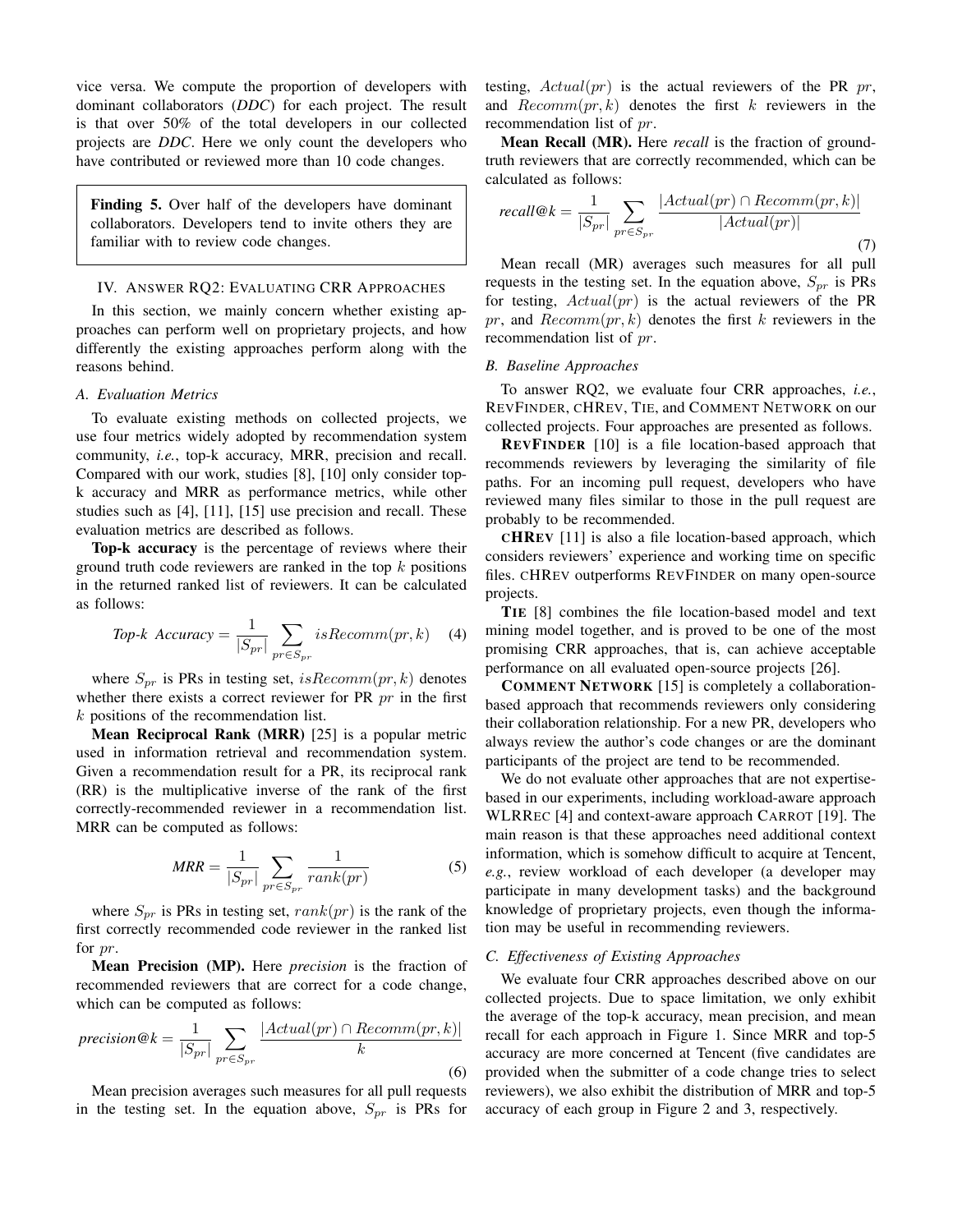

Fig. 1. Averages of top-k accuracy, MP and MR.

<span id="page-5-0"></span>

Fig. 2. Distribution of MRR, grouped by language. Red points and blue lines indicate the averages and medians, respectively.



Fig. 3. Distribution of top-5 accuracy, grouped by language. Red points and blue lines indicate the averages and medians, respectively.



Fig. 4. Scatter plot that depicts the relationship between *DoR* and MRR.

From Figure [2](#page-5-1) and [3,](#page-5-2) for most categories, MRR and top-5 accuracy values vary from projects to projects. On JavaScript <span id="page-5-2"></span><span id="page-5-1"></span>projects, the difference is more noticeable. It is obvious that on some projects, the top-5 accuracy is still very low (*i.e.*, less than 0.3), which is somewhat not acceptable in practice.

Finding 6. Performance of the four evaluated approaches are various among different projects.

<span id="page-5-3"></span>To investigate the reason behind various performance metrics, we use intuitive properties of collected projects, *e.g.*,  $\#PR$ ,  $\#Contrib$ , and the review frequency (measured by submitted code changes per week). We first compute Pearson's correlation between MRR and properties mentioned above. However, the results are very small (absolute values are about 0.01). Then we turn to the relationship between MRR and DoR. We present the relationship between reviewer diversity and MRR in scatter plots in Figure [4.](#page-5-3) Overall, projects with low reviewer diversity can often obtain high MRR values. By contrast, projects with higher reviewer diversity obtain relatively low MRR. We compute the Pearson's correlation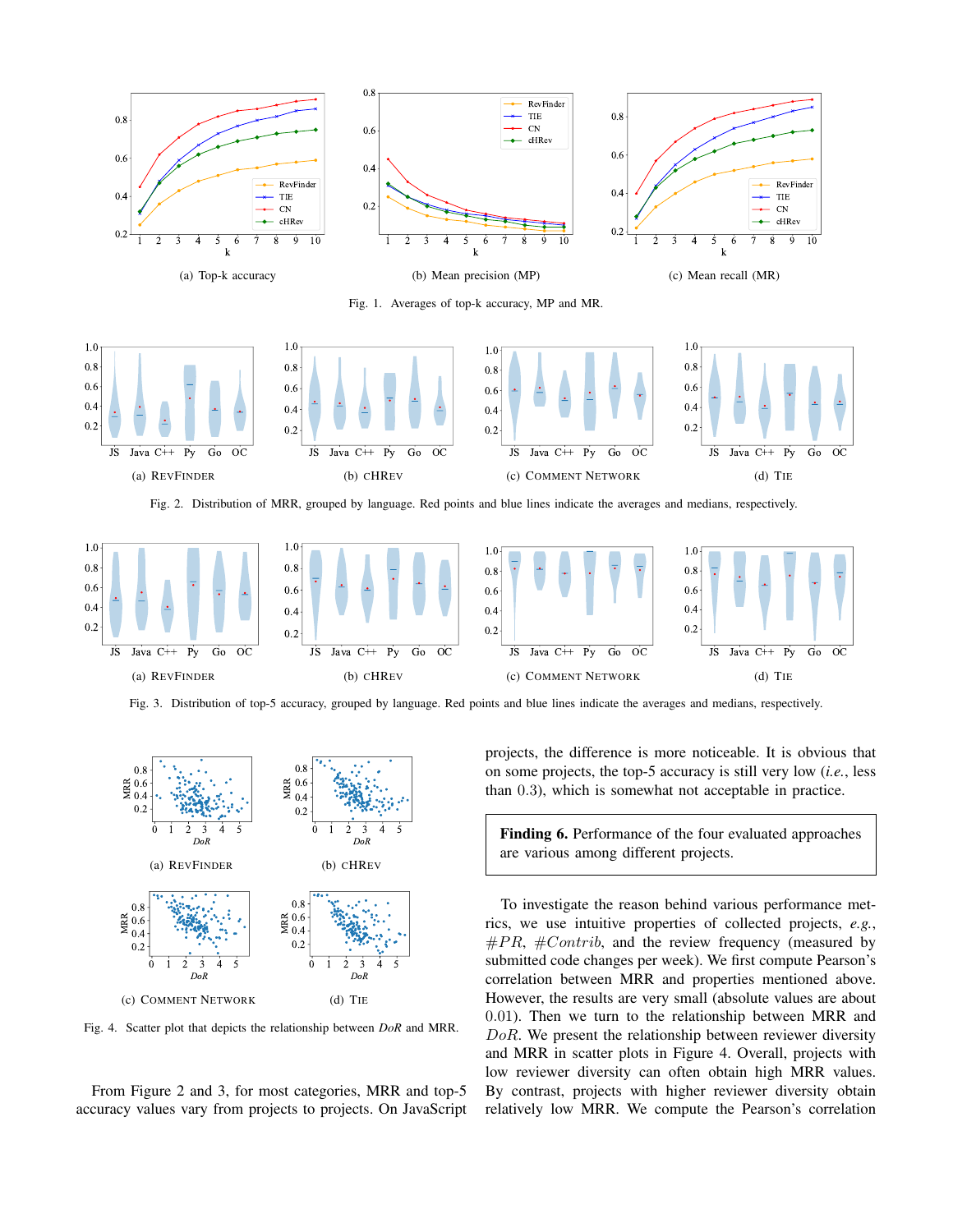between MRR and  $DoR$  for each evaluated approach. Correlation coefficients of REVFINDER, CHREV, COMMENT NETWORK and TIE are  $-0.37, -0.48, -0.42$  and  $-0.56,$ respectively. Overall, MRR and *DoR* are negatively correlated. We mine the three reasons behind, shown below:

- 1) Nine projects engage only one or two reviewers. Therefore, all kinds of CRR approaches can achieve ideal scores.
- 2) Some projects, whose *DoR* values fall between 1.0 and 2.0 may have multiple dominant reviewers. Yu *et al.* discovered in their qualitative study that on those projects with multiple dominant reviewers (*i.e.*, where multiple participants review code changes alternatively), expertise-based approaches achieve relatively low scores [\[15\]](#page-10-7).
- 3) In some projects, many developers have multiple collaborators. For example, developer  $B, C$  and  $D$  review 30% of code changes submitted by A, respectively, causing it relatively difficult to determine which one is to be chosen.

Finding 7. Performance scores are overall negatively correlated to reviewer diversity.

*1) Performance Comparison:* Overall, COMMENT NET-WORK outperforms other baseline approaches on proprietary projects. Specifically, COMMENT NETWORK achieve the higher scores than other approaches on over 90% of all projects, with 13 projects in Others category excluded. Similarly, on open-source projects, Ouni *et al.* [\[12\]](#page-10-14) evaluated their collaboration-based approach REVREC on three opensource projects, *i.e.*, Android, QT and OpenStack, and found REVREC outperforms other expertise-based approaches including REVFINDER, CHREV across a number of metrics. They also found that if REVREC only takes collaboration into account, the results are still acceptable. Therefore, it is not too strange that in the context of proprietary software, collaboration-based approach COMMENT NETWORK still performs much better. In our prior findings, there are over 50% of the reviewers have dominant collaborators, which means developers tend to select reviewers with whom they are familiar. It also indicates that proprietary software development may be similar to open-source development in some way. We also apply the Wilcoxon Signed Rank test [\[27\]](#page-10-22) to our evaluation metrics (including accuracy, precision, recall and MRR) to confirm that the performance of COMMENT NETWORK is significantly better than other approaches, with all *p*-values lower than  $10^{-22}$ .

As is shown in Figure [1,](#page-5-0) [2](#page-5-1) and [3,](#page-5-2) TIE achieves higher scores in terms of most metrics than CHREV and REVFINDER, except top-1 accuracy (equivalent to precision $@1$ ), which is not very important in practice [\[13\]](#page-10-15). We also utilize Wilcoxon Signed Rank test to confirm the performance metrics of TIE (except top-1 accuracy and precision@1) are significantly higher than file location-based approaches, with all *p*-values below  $10^{-20}$ .

Finding 8. Collaboration-based approach outperforms others by a large margin across most metrics, and text mining-based approach TIE completely outperforms file location-based approaches.

Another finding is that when REVFINDER is applied, the performance scores varies by programming languages more obviously. For example, we use Mann Whitney's U test [\[28\]](#page-10-23) to confirm that the MRR and top-5 accuracy values on C++ projects are significantly less than those projects written in other languages, with all *p*-values lower than 0.05. In the same way, performance metrics on Java projects are significantly lower than those on Python projects. This shows that the performance of REVFINDER is strongly subject to programming languages. By contrast, other approaches are not related to the issue.

Finding 9. REVFINDER's performance is more subject to programming languages, compared to other approaches.

V. ANSWER RQ3: OUR APPROACH

# <span id="page-6-0"></span>*A. Insights*

With help of what we gained from RQ1 and RQ2, we can conclude some directions and targets for our refined approach:

Insight 1: We'd better consider collaboration of developers as a dominant factor. On the one hand, we should follow the nature that developers tend to select reviewers they are familiar with. On the other hand, we notice that approaches such as REVFINDER and TIE slow down the recommendation process when they cope with a small proportion of huge PRs, while COMMENT NETWORK do not. What's more, we may supplement developers' expertise in a more proper way, instead of comparing with historical pull requests during a long period.

Insight 2: We can take into account the multipleproject working experience of a proportion of reviewers. Nearly 10% of the reviewers have multiple-project working experience. We may extract reviewers' expertise from multiple projects. However, the content of reviewers of different projects are various. Therefore, it is beneficial to extract some general terms from identifiers, including file names and programming tokens in description of a pull request. We can further determine a reviewer's expertise by extracted terms. Also, we need to consider collaboration in multiple projects, since close collaborators may also work together in another project.

# *B. A New Approach to Better Recommend Reviewers*

Our approach, namely CAMP, consists of *training* phase and *recommending* phase. In training phase, relative projects can be trained together. CAMP builds a collaboration network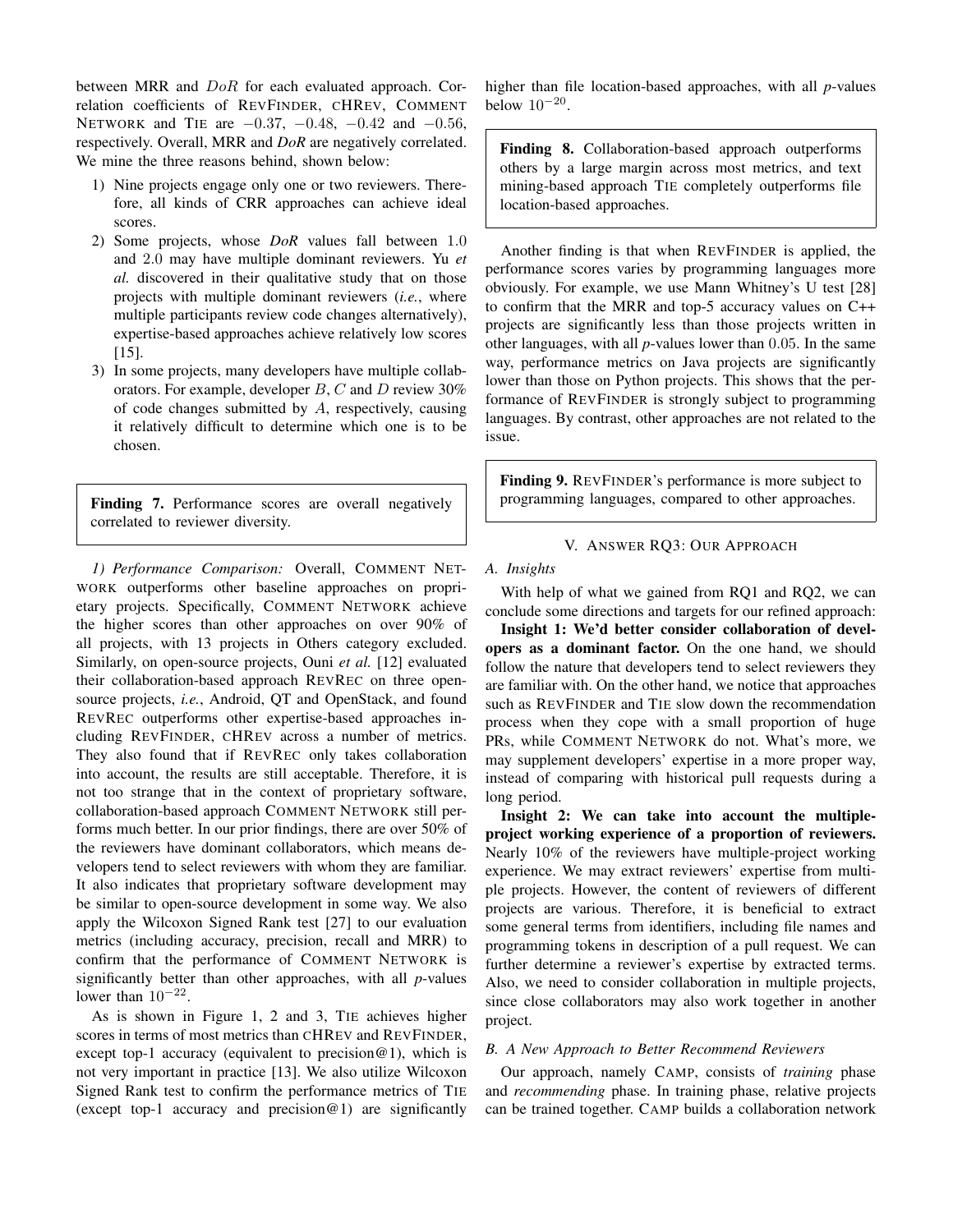from the collaboration history of a seris of relative projects, and then divide the collaboration network into several communities using community detection algorithm. Then CAMP extracts terms from textual content and file paths of all PRs' data in these relative projects, and generate a term list for each candidate reviewer. In recommending phase, CAMP frist recommend the developers in the same community as the author by the weight of the edge between the developer and the author. If there are not enough reviewers, than CAMP extracts terms from the content of a given PR, and computes the relation score of the PR and each reviewer. Then reviewers with high relation scores are recommended.

*1) Training Phase:* Training phase comprises four steps, *i.e.*, constructing relation network, extracting technical terms, removing too common terms and generating term list for reviewers. Steps are described as follows.

Step 1: Constructing relation network. Like COMMENT NETWORK, CAMP also builds a relation network from a given project and its relative projects. Two members with collaboration share a undirected edge whose weight is the number of PRs they commonly participate in. If a developer has reviewed another reviewer's code change, or the two developers worked in a common review, we say that they are *with collaboration*. Unlike COMMENT NETWORK, we use undirected graph instead, since the relationship between developers are usually two-way, *e.g.*, if A often review B's code changes, then  $B$  will also review  $A$ 's from time to time. It then divides the network into some communities using *Louvain* algorithm [\[29\]](#page-10-24) which is one of the widely used community detection approaches. Each community consists of a set of developers.

Step 2: Extracting terms from pull requests. We extract items from text and file paths of historical PRs in multiple relative projects. For textual content, we first remove stop words, URLs, email addresses and some unique identifiers, *e.g.*, Commit IDs, Pull Request IDs and related Issue IDs. We do not split words in English dictionary<sup>[2](#page-7-0)</sup>. And for those words that are absent from dictionary and non-English words, we utilize *Samurai* [\[30\]](#page-10-25) algorithm to split them into simple words. However, we re-define *scoring function* in the splitting algorithm:

<span id="page-7-1"></span>
$$
Score(t) = \alpha \, DocFreq(t) + (1 - \alpha) \, RevFreq(t) \qquad (8)
$$

where t is the given term,  $DocFreq(t)$  is the frequency of  $t$  in documentation website of corresponding project,  $RevFreq(t)$  is the frequency of t in review datasets, and  $\alpha$  is a coefficient, we set it 0.5 in experiments. We crawl HTML content from documentation websites, and only retain plain text. If there is no systematic documentation or the documentation is inaccessible, we ignore it.

For file paths, we split them by trailing slash into file and directory names. Then we also adopt *Samurai* algorithm to split file names into soft words, using the same scoring function defined in Equation [8.](#page-7-1) After PRs' content has been split into terms, we collect all terms to build a global term list.

Step 3: Removing common terms. If anyone of a community *C* has reviewed a code change containing the term *t*, we say that term *t* appears in community *C*. Intuitively, if a term appears in most communities, it is probably a general word. If a term appears only in few communities with high frequency, it is possibly a representative technology of a community.

For each term, CAMP computes the number of communities where it appears. We notice that terms such as from, with, and commit probably appear in almost all communities. In other words, these terms can hardly be used to distinguish proper reviewers since almost everyone uses them. Through our preliminary experiments, most terms in a PR appear in less than half of the communities, only a small proportion of terms appear in many communities. Therefore, we remove terms that appear in half of the communities, and finally the rest make up the final term list.

Step 4: Generating term list for each participant. For each reviewers, we obtain the PRs in multiple projects he/she has participated in. Among all PRs he/she has participated in, we then count the appearing times of each term in term list obtain from Step 3. Finally this step produces a term list for each participant.

In this way, we do not need to compare the incoming PR with a large number of historical PR records, but only consider reviewers with similar technical terms instead.

*2) Recommending Phase:* In recommending phase, we first recommend reviewers in the same community as the author of a given PR. We rank the reviewers by the undirected weight between them and the author of the PR. If there are not enough reviewers, we then recommend reviewers by their expertise. We regard each incoming PR as a bag of terms, where terms are extracted in the training phase. The relevance score between the incoming PR and a specific reviewer can be computed as follows:

$$
Relevance(r, pr) = \sum_{t \in T_{pr} \cap T_r} \frac{Count(t, r) \cdot Count(t, pr)}{CommutyCount(t)}
$$
\n(9)

where  $T_{pr}$  is the term list of a PR,  $T_r$  is the term list of a reviewer r,  $Count(t, pr)$  is the times t appears in the PR pr, and  $Count(t, r)$  is the times t appears in the pull requests which the reviewer r has participated in.  $CommutyCount(t)$ denotes the number of community where the term  $t$  appears, as defined in Step 3.

#### *C. Evaluation*

We evaluate CAMP on each project's testing set, using the same performance metrics and baseline approaches listed in Section [IV-B.](#page-4-1) Due to space limitation, we only present the average top-k accuracy, precision and recall in Figure [5](#page-9-4) and distribution of MRR and top-5 accuracy in Figure [6,](#page-9-5) respectively. Overall, CAMP outperforms other baseline

<span id="page-7-0"></span><sup>&</sup>lt;sup>2</sup>We use the dictionary in<https://github.com/dwyl/english-words>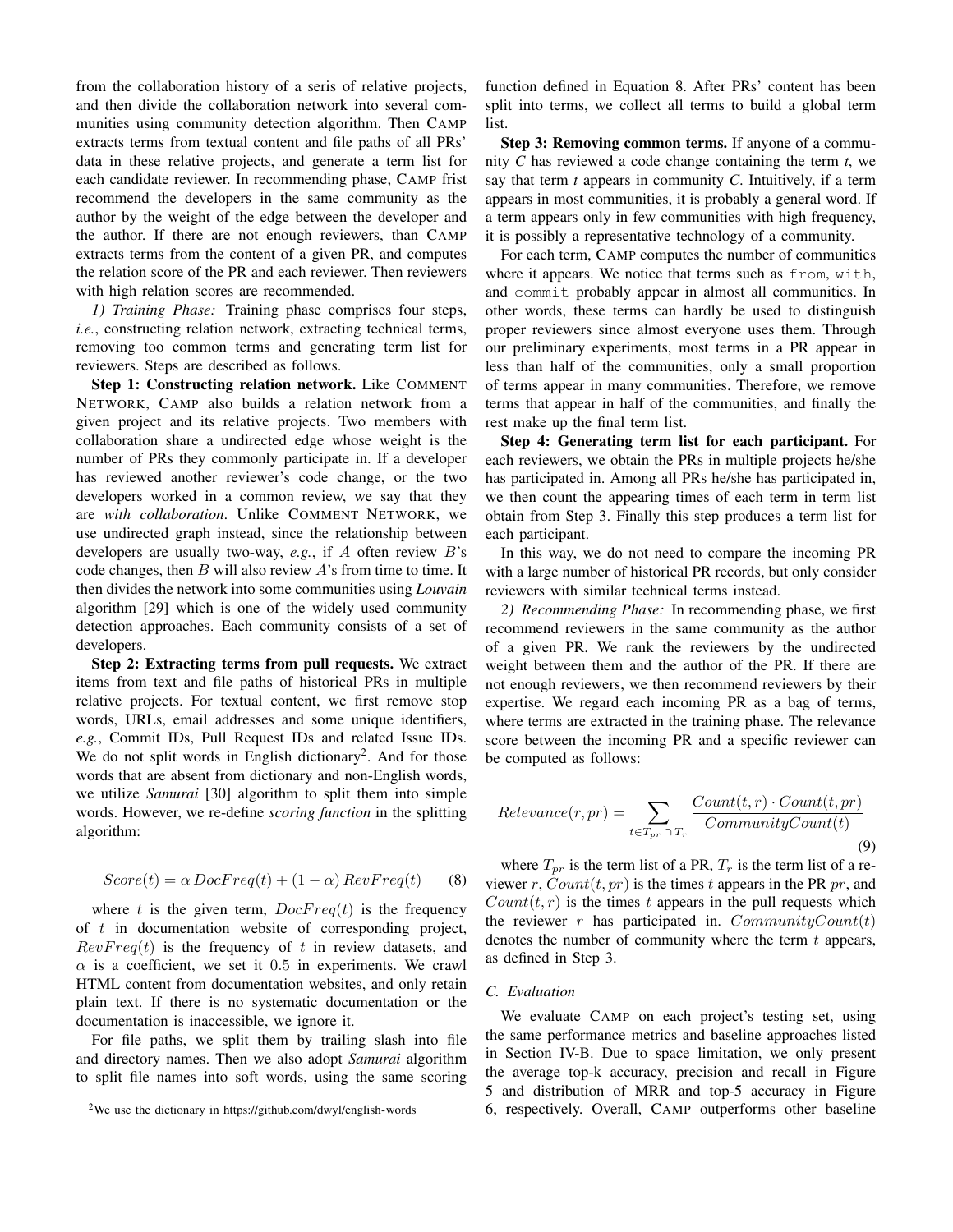approaches across almost all metrics. From Figure [6\(a\),](#page-9-6) CAMP achieves significantly higher MRR on JavaScript, Java and Go projects than COMMENT NETWORK. As is shown in Figure [6\(b\),](#page-9-7) there are less projects that only receive very low top-5 accuracy when recommended by CAMP, that is, CAMP *produces acceptable recommendation results for more projects*. Specifically, there are about 21% of the projects that only receive top-5 accuracy lower than 0.7 when COMMENT NETWORK is adopted, while only 10% when CAMP is applied. Similar to Section [IV,](#page-4-0) we utilize Wilcoxon Signed Rank test [\[27\]](#page-10-22) (with *p*-values below  $10^{-8}$ ) to confirm that CAMP performs significantly better than existing approaches.

Observation 1. CAMP outperforms existing approaches, and can produce acceptable results for more projects.

We further compute the proportion of code changes that receive more accurate recommendation. The results show that up to 29% of pull requests obtain more accurate recommendation results on certain projects. We further discover that over 50% of those PRs with a large number of files get more accurate recommendation by using CAMP. This can prove the effectiveness of considering collaboration and expertise.

We also quantitatively analyze the projects that the existing CRR approaches cannot satisfactorily cope with, but CAMP can produce acceptable results for them, finding that for many code changes, CAMP can recommend more participants close to the contributors, and these participants did not often collaborate with the contributors in the past but have collaborated in other projects. This can confirm the effectiveness of considering multiple-project working experience.

Besides, we adopt *reviewer coverage* (RC) to measure the participation rate of reviewers. CAMP can improve reviewer coverage of COMMENT NETWORK, REVFINDER, CHREV and TIE by about 10% (from 73% to 81%), 55% (from 52% to 81%), 8% (from 75% to 81%) and 8% (from 75% to 81%), respectively. CAMP tends to recommend reviewers in the same community and have relative expertise (*e.g.*, having worked on files with a specific token many times). This proves the effectiveness of extracting terms from the content of pull requests. We define RC as follows:

$$
RC(P, Rec) = \frac{card(\bigcup_{pr \in P} Rec(pr, k))}{\# Rev(P)}
$$
(10)

where  $P$  denotes a certain project,  $Rec$  stands for a recommendation approach and thus  $Rec(pr, k)$  denotes the first k recommended reviewers for pr, and  $#Rev(P)$  indicates the total number of reviewers in  $P$ . In our experiments, we let  $k$ be 10.

Observation 2. CAMP can recommend more diverse reviewers and increase participation rate.

# VI. DISCUSSION

## <span id="page-8-0"></span>*A. Directions for Code Reviewer Recommendation*

We should not only consider recommendation accuracy, but also actual promotion of software development. Through our exploratory study and evaluation of our proposed approach, we confirm that our approach can achieve acceptable performance scores on most projects. However, we should also concern *whether reviewer recommendation approaches can distribute knowledge, promote team awareness*. Through our evaluation, our approach CAMP outperforms others in *reviewer coverage*, thus increases the participation rate of internal developers. We believe it is what our approach can benefit internal development.

A wide range of external knowledge should be mined to better recommend reviewers. Terms in text (description of a PR) and file paths may relate to a wide range of external knowledge, such as documentation of the project and programming conventions. In this work, many proprietary projects lack relative documentation or their documentation is inaccessible. We notice that CARROT [\[19\]](#page-10-11), a context-aware recommendation approach leverages some metadata, including directory, repositories and file extensions. We suggest that a wider range of knowledge can be considered in CRR, like some recommendation systems in other software engineering tasks (*e.g.*, [\[31\]](#page-10-26), [\[32\]](#page-10-27)) making use of knowledge from technical websites like StackOverflow.

## *B. Limitation and Threats to Validity*

One limitation of CAMP is that it cannot fully outperform COMMENT NETWORK on a small part of projects with a large number of pull requests. The scores in terms of top-k accuracy and precision when  $k$  are relatively small. It indicates that for those projects, the expertise of reviewers are difficult to determine. Some pull requests contain too much noise, thus considering expertise factors may lower the performance. On the contrary, although recommending reviewers only by their collaboration cannot achieve very high scores in terms of most metrics, it can yet obtain very high performance on a proportion of projects.

Another limitation of our study is that we do not investigate the universality of our findings and proposed approaches. Although we do empirical study and evaluate our new approach on up to 163 proprietary projects to mitigate threats to external validity, our findings and approach may not be suitable for other proprietary projects at Tencent and other commercial companies. Also, we do not collect many relevant open-source projects, thus we cannot check whether CAMP is suitable for OSS development. It is left for future studies to investigate how CRR approaches perform on proprietary projects in different commercial software companies.

There may also be some errors and biases in our datasets and experiments. First, at Tencent, contributors may make wrong decisions or only receive the default choices when selecting reviewers. Second, we do not collect code changes contributed or reviewed by robots, which may ignore some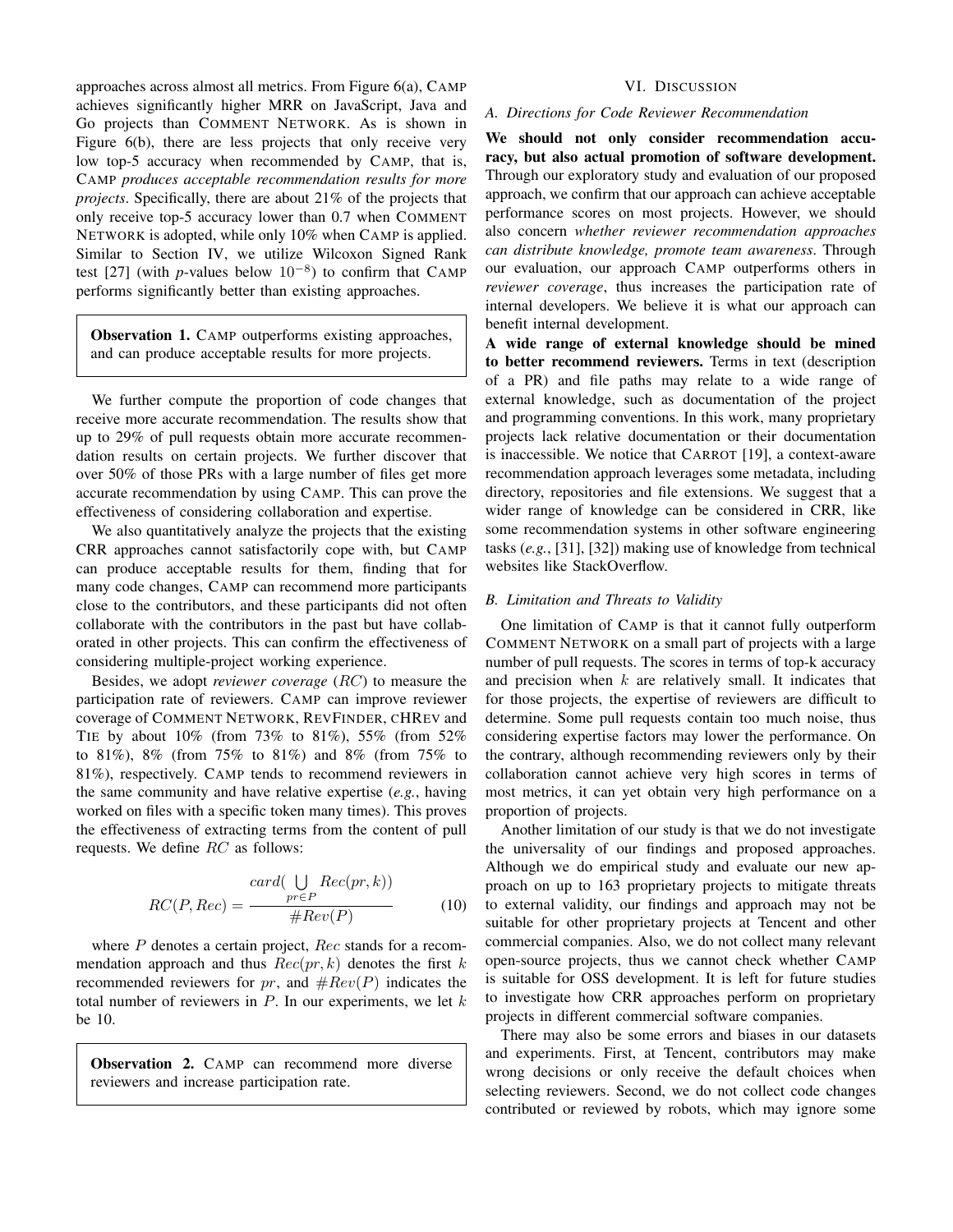

Fig. 5. Performance of CAMP compared to COMMENT NETWORK.

<span id="page-9-6"></span>

Fig. 6. Distribution of MRR and top-5 accuracy of CAMP. Red points and blue lines indicate the averages and medians, respectively.

<span id="page-9-5"></span>critical technical terms. Besides, the identifier splitting method might wrongly deal with out-of-vocabulary words, bringing errors in computing similarity between pull requests.

#### VII. RELATED WORK

<span id="page-9-2"></span>Recommendation systems (RS) are also widely used in many other software engineering scenarios as well as code reviewer selection. For example, programmers may need library recommenders to effectively use third-party libraries, and API recommenders to look up suitable methods to implement a functionality. Studies in other recommendation systems may benefit CRR research. In this section, we mainly concern library and API method recommendation.

For library recommendation, many approaches leverages collaborative filtering that popular in the field of RS, such as *LibRec* proposed by Thung *et al.* [\[33\]](#page-10-28) and CROSSREC proposed by Nguyen *et al.* [\[34\]](#page-10-29). Besides, Ouni *et al.* formulated library recommendation as a multi-objective search problem [\[35\]](#page-10-30). And Chen *et al.* proposed an approach to mine similar libraries making use of the knowledge base extracted from StackOverflow [\[31\]](#page-10-26).

For API method recommendation, Bruch *et al.* [\[36\]](#page-10-31) proposed an approach that intelligently suggests method calls considering developing context. Thung *et al.* proposed an API recommendation framework [\[37\]](#page-10-32) based on both history-based and description-based recommenders. Chan *et al.*'s approach [\[38\]](#page-10-33) recommends API methods by text phrases as user queries. Knowledge from StackOverflow can also be used in recommendation approaches, *e.g.*, RACK proposed by Rahman *et al.* [\[32\]](#page-10-27). Moreover, there exist approaches that recommend code examples given a specific method, such as MUSE presented by Moreno *et al.* [\[39\]](#page-10-34).

#### <span id="page-9-7"></span><span id="page-9-4"></span>VIII. CONCLUSION AND FUTURE WORK

<span id="page-9-3"></span>Code Reviewer Recommendation (CRR) is an important task for modern software development. Since a large number of submitted code changes, it is necessary to automate CRR to improve development efficiency. In this paper, we first conduct an empirical study on a large scale of proprietary projects from Tencent. We both quantitatively and qualitatively illustrate the characteristics of proprietary projects and the effectiveness of existing CRR approaches. Based on our findings and implications, we propose a new method CAMP that recommends reviewers according to their collaboration and expertise on multiple projects. We evaluate our proposed approach, and the results show that CAMP can obtain higher scores than other baseline approaches across most performance metrics. Additionally, CAMP can mitigate diversity of performance scores on proprietary projects, *i.e.*, offer acceptable performance for more projects. In the future, we also plan to integrate our new approach in development platforms at Tencent and investigate how CAMP works in practice in detail.

#### ACKNOWLEDGMENT

The authors would like to thank colleagues at Tencent for providing rich data and technical support. This research is supported by the National Science Foundation of China (No. U20A20173 and No. 6190234).

#### **REFERENCES**

- <span id="page-9-0"></span>[1] M. Fagan, "Design and code inspections to reduce errors in program development," in *Software pioneers*. Springer, 2002, pp. 575–607.
- <span id="page-9-1"></span>[2] A. Aurum, H. Petersson, and C. Wohlin, "State-of-the-art: software inspections after 25 years," *Software Testing, Verification and Reliability*, vol. 12, no. 3, pp. 133–154, 2002.